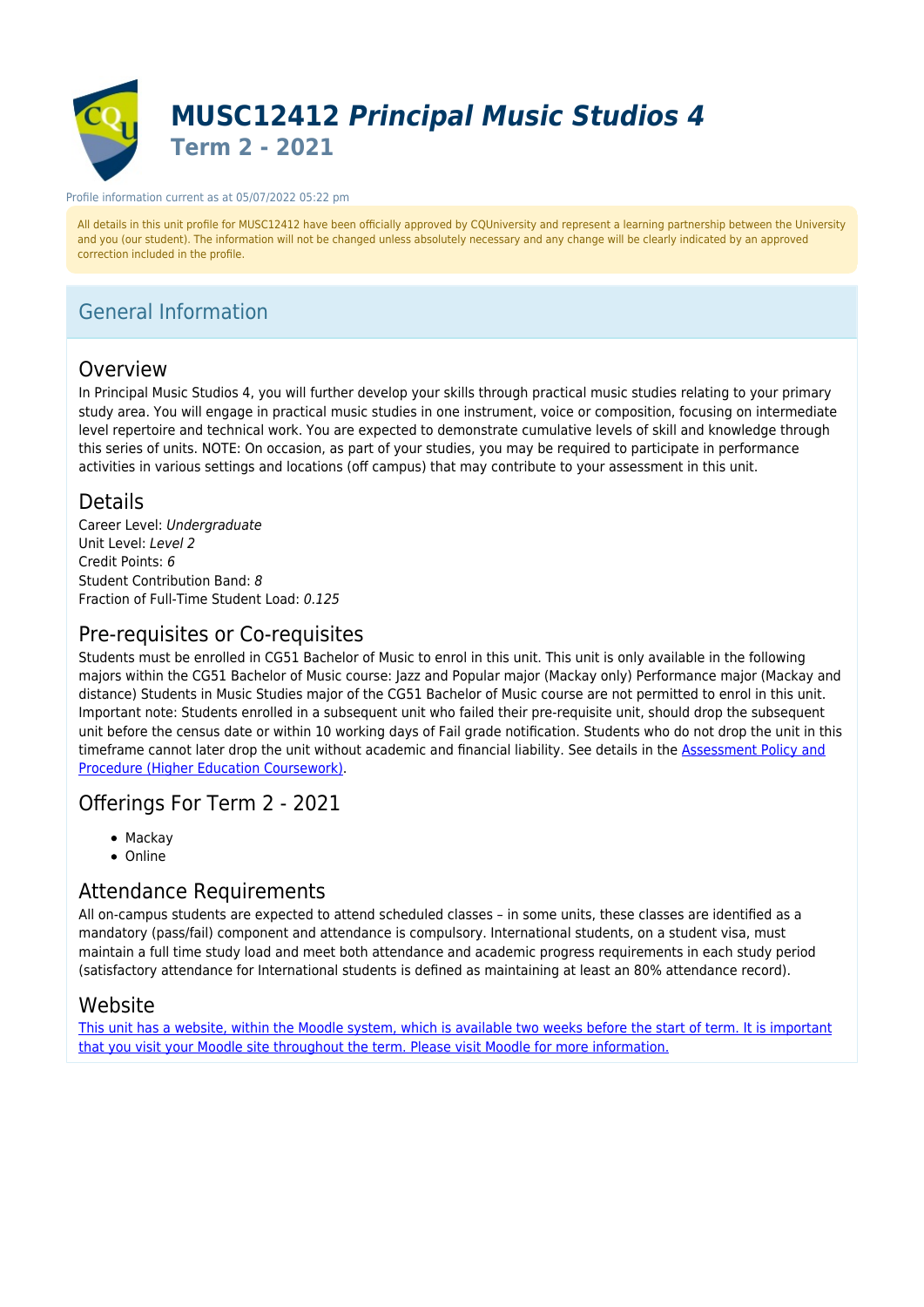### Class and Assessment Overview

### Recommended Student Time Commitment

Each 6-credit Undergraduate unit at CQUniversity requires an overall time commitment of an average of 12.5 hours of study per week, making a total of 150 hours for the unit.

### Class Timetable

**[Regional Campuses](https://handbook.cqu.edu.au/facet/timetables)** Bundaberg, Cairns, Emerald, Gladstone, Mackay, Rockhampton, Townsville

**[Metropolitan Campuses](https://handbook.cqu.edu.au/facet/timetables)** Adelaide, Brisbane, Melbourne, Perth, Sydney

### Assessment Overview

1. **Practical Assessment** Weighting: 40% 2. **Practical Assessment** Weighting: 40% 3. **Written Assessment** Weighting: 20%

### Assessment Grading

This is a graded unit: your overall grade will be calculated from the marks or grades for each assessment task, based on the relative weightings shown in the table above. You must obtain an overall mark for the unit of at least 50%, or an overall grade of 'pass' in order to pass the unit. If any 'pass/fail' tasks are shown in the table above they must also be completed successfully ('pass' grade). You must also meet any minimum mark requirements specified for a particular assessment task, as detailed in the 'assessment task' section (note that in some instances, the minimum mark for a task may be greater than 50%). Consult the [University's Grades and Results Policy](https://www.cqu.edu.au/policy) for more details of interim results and final grades.

# CQUniversity Policies

#### **All University policies are available on the [CQUniversity Policy site.](https://policy.cqu.edu.au/)**

You may wish to view these policies:

- Grades and Results Policy
- Assessment Policy and Procedure (Higher Education Coursework)
- Review of Grade Procedure
- Student Academic Integrity Policy and Procedure
- Monitoring Academic Progress (MAP) Policy and Procedure Domestic Students
- Monitoring Academic Progress (MAP) Policy and Procedure International Students
- Student Refund and Credit Balance Policy and Procedure
- Student Feedback Compliments and Complaints Policy and Procedure
- Information and Communications Technology Acceptable Use Policy and Procedure

This list is not an exhaustive list of all University policies. The full list of University policies are available on the [CQUniversity Policy site.](https://policy.cqu.edu.au/)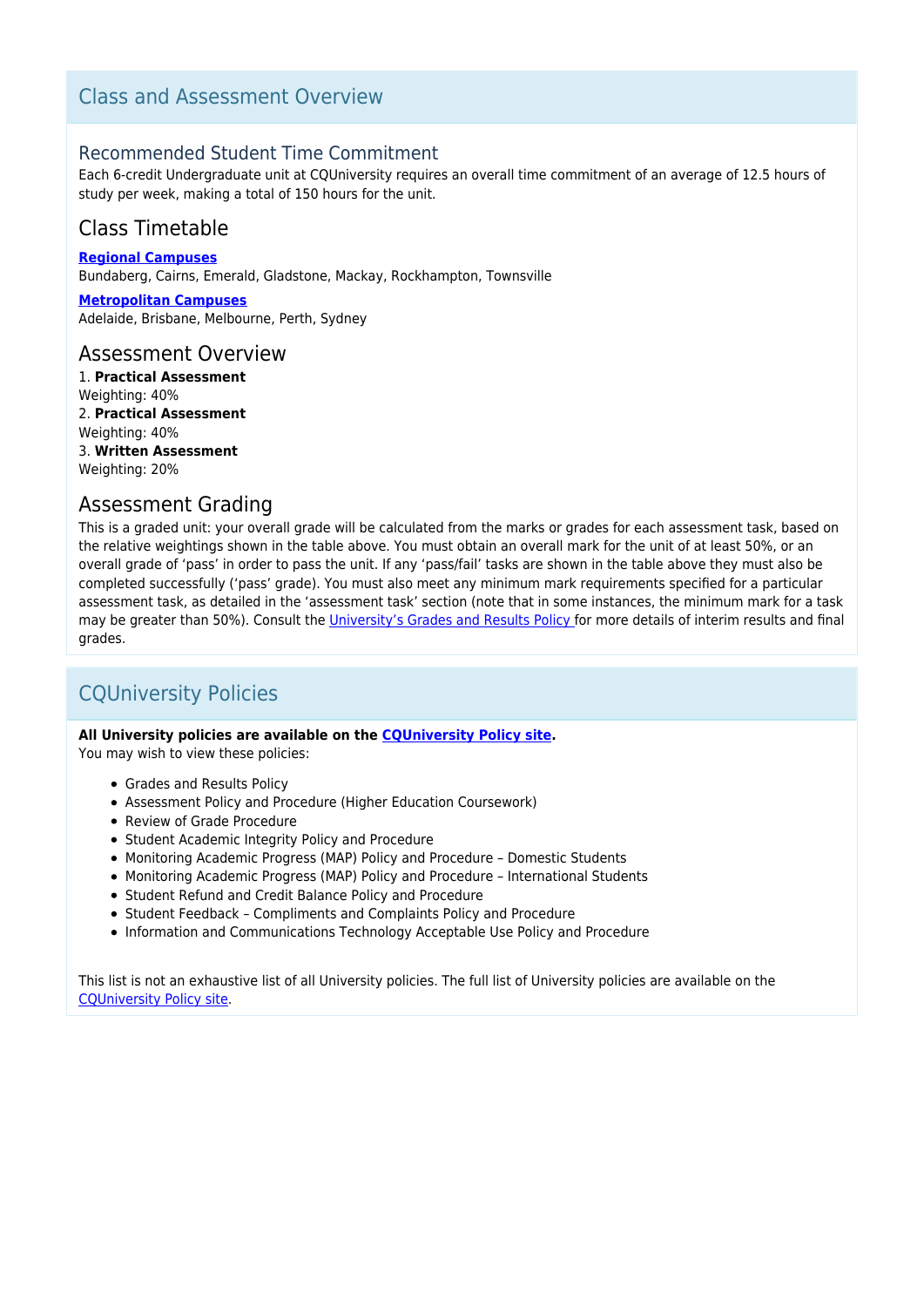# Previous Student Feedback

### Feedback, Recommendations and Responses

Every unit is reviewed for enhancement each year. At the most recent review, the following staff and student feedback items were identified and recommendations were made.

### Feedback from Unit evaluations

#### **Feedback**

Several students commented on the quality of their teacher; customisation of their study program and motivation gained through this unit.

#### **Recommendation**

Continue providing access to specialist, experts staff in the individual instrument areas who provide knowledge and support that motivates the students enrolled in this unit.

# Unit Learning Outcomes

#### **On successful completion of this unit, you will be able to:**

- 1. Perform the intermediate technical work covered in this unit to a high level
- 2. Execute the intermediate level repertoire and skills studied in this unit to a high level of musicianship
- 3. Demonstrate a comprehensive understanding of the stylistic and interpretive requirements of the intermediate repertoire studied in this unit.

# Alignment of Learning Outcomes, Assessment and Graduate Attributes

|  | N/A<br>Level <sup>'</sup> |  | Level |  | Introductory Intermediate Graduate Professional Advanced<br>Level |  | . Level |  | Level |  | Level |
|--|---------------------------|--|-------|--|-------------------------------------------------------------------|--|---------|--|-------|--|-------|
|--|---------------------------|--|-------|--|-------------------------------------------------------------------|--|---------|--|-------|--|-------|

### Alignment of Assessment Tasks to Learning Outcomes

| <b>Assessment Tasks</b>        |   | <b>Learning Outcomes</b> |   |  |  |  |
|--------------------------------|---|--------------------------|---|--|--|--|
|                                |   | 2                        | 3 |  |  |  |
| 1 - Practical Assessment - 40% | ٠ |                          |   |  |  |  |
| 2 - Practical Assessment - 40% |   | $\bullet$                |   |  |  |  |
| 3 - Written Assessment - 20%   |   |                          |   |  |  |  |

### Alignment of Graduate Attributes to Learning Outcomes

| <b>Graduate Attributes</b>   | <b>Learning Outcomes</b> |                |  |  |
|------------------------------|--------------------------|----------------|--|--|
|                              | 1                        | $\overline{2}$ |  |  |
| 1 - Communication            | $\bullet$                | $\bullet$      |  |  |
| 2 - Problem Solving          | $\bullet$                | $\bullet$      |  |  |
| <b>3 - Critical Thinking</b> |                          | $\bullet$      |  |  |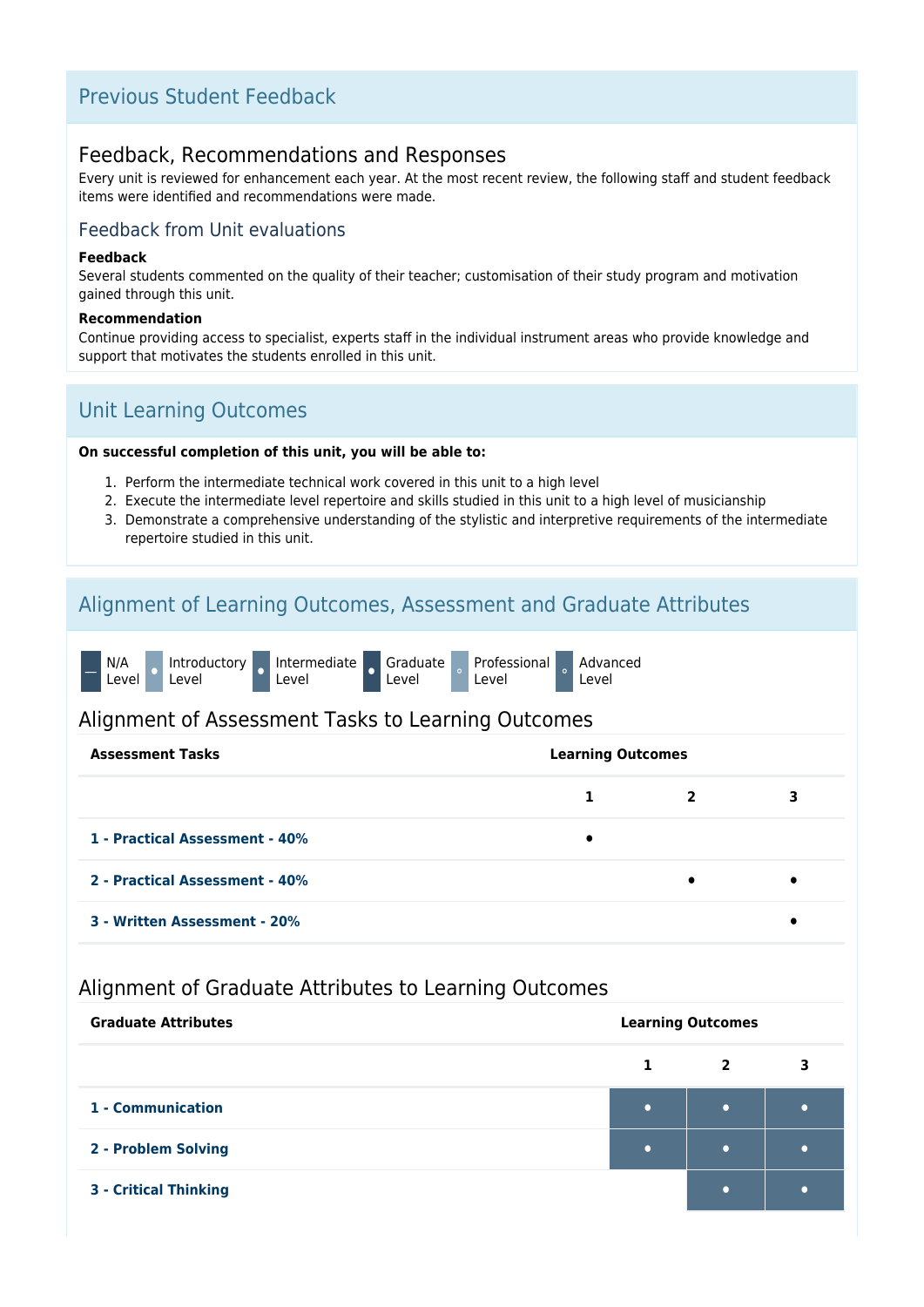| <b>Graduate Attributes</b>                          | <b>Learning Outcomes</b> |                |   |  |  |  |  |  |
|-----------------------------------------------------|--------------------------|----------------|---|--|--|--|--|--|
|                                                     | $\mathbf{1}$             | $\overline{2}$ | 3 |  |  |  |  |  |
| <b>4 - Information Literacy</b>                     | $\bullet$                | $\bullet$      | ٠ |  |  |  |  |  |
| 5 - Team Work                                       |                          |                |   |  |  |  |  |  |
| <b>6 - Information Technology Competence</b>        |                          |                |   |  |  |  |  |  |
| 7 - Cross Cultural Competence                       |                          |                |   |  |  |  |  |  |
| 8 - Ethical practice                                |                          |                |   |  |  |  |  |  |
| 9 - Social Innovation                               |                          |                |   |  |  |  |  |  |
| 10 - Aboriginal and Torres Strait Islander Cultures |                          |                |   |  |  |  |  |  |

# Alignment of Assessment Tasks to Graduate Attributes

| <b>Assessment Tasks</b>        |           |                      | <b>Graduate Attributes</b> |  |  |  |  |  |  |  |  |  |  |
|--------------------------------|-----------|----------------------|----------------------------|--|--|--|--|--|--|--|--|--|--|
|                                |           | 1 2 3 4 5 6 7 8 9 10 |                            |  |  |  |  |  |  |  |  |  |  |
| 1 - Practical Assessment - 40% | $\bullet$ |                      |                            |  |  |  |  |  |  |  |  |  |  |
| 2 - Practical Assessment - 40% | $\bullet$ |                      |                            |  |  |  |  |  |  |  |  |  |  |
| 3 - Written Assessment - 20%   | $\bullet$ |                      |                            |  |  |  |  |  |  |  |  |  |  |

# Textbooks and Resources

### **Textbooks**

### **There are no required textbooks.**

### IT Resources

#### **You will need access to the following IT resources:**

- CQUniversity Student Email
- Internet
- Unit Website (Moodle)

# Referencing Style

All submissions for this unit must use the referencing style: [American Psychological Association 7th Edition \(APA 7th](https://delivery-cqucontenthub.stylelabs.cloud/api/public/content/apa-referencing-style.pdf?v=51e1aea7) [edition\)](https://delivery-cqucontenthub.stylelabs.cloud/api/public/content/apa-referencing-style.pdf?v=51e1aea7)

For further information, see the Assessment Tasks.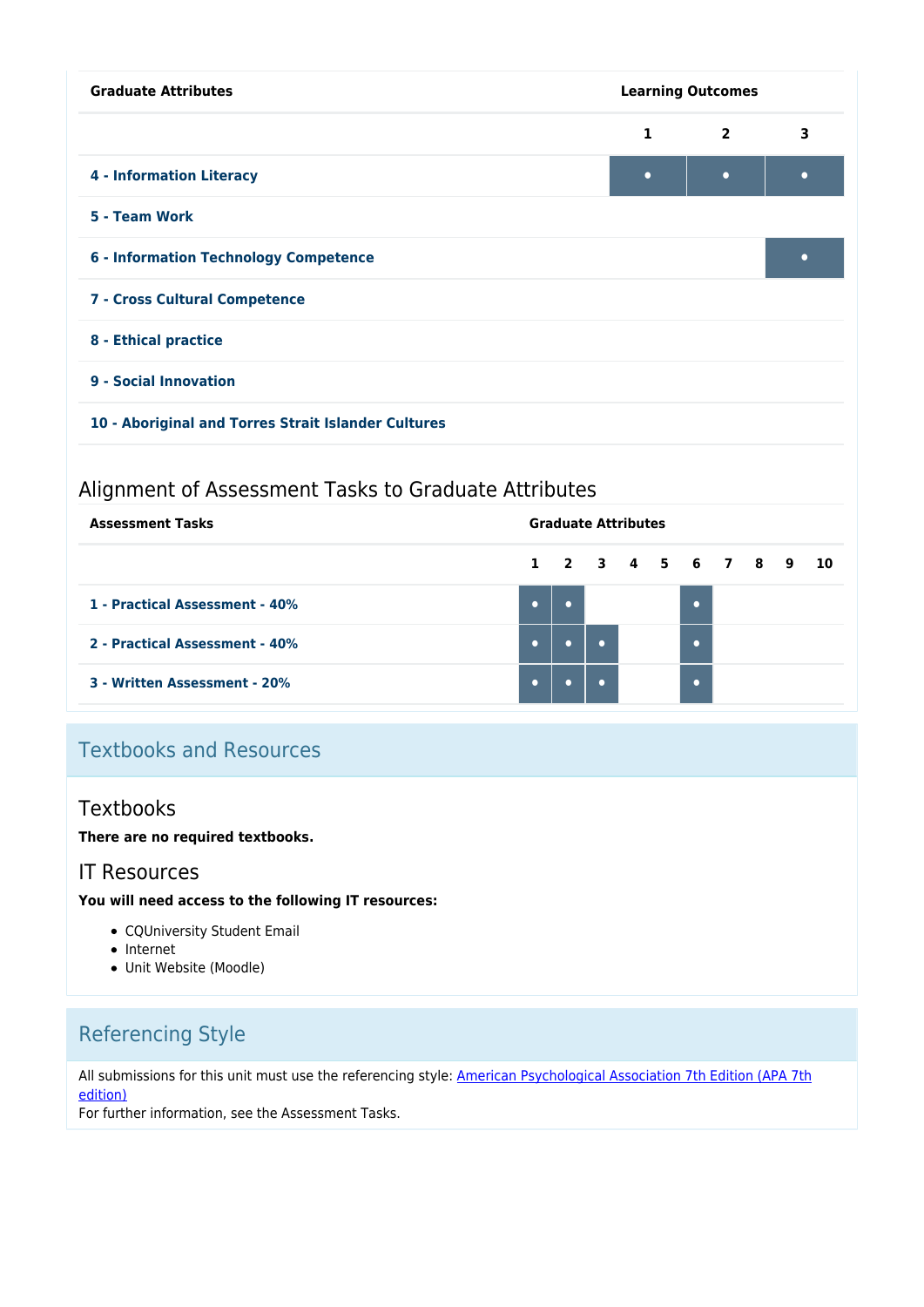# Teaching Contacts

**Jason Smyth-Tomkins** Unit Coordinator [j.smyth-tomkins@cqu.edu.au](mailto:j.smyth-tomkins@cqu.edu.au)

# **Schedule**

| Week 1 - 12 Jul 2021                                                                                                                       |                |                                     |
|--------------------------------------------------------------------------------------------------------------------------------------------|----------------|-------------------------------------|
| <b>Module/Topic</b>                                                                                                                        | <b>Chapter</b> | <b>Events and Submissions/Topic</b> |
| ALL students: Discussion of<br>technical and repertoire<br>materials, student expectations,<br>unit profile and the assessment<br>process. |                |                                     |
| Week 2 - 19 Jul 2021                                                                                                                       |                |                                     |
| <b>Module/Topic</b>                                                                                                                        | <b>Chapter</b> | <b>Events and Submissions/Topic</b> |
| ALL students: Continue individual<br>studio lessons, developing<br>technical and repertoire<br>requirements.                               |                |                                     |
| Week 3 - 26 Jul 2021                                                                                                                       |                |                                     |
| <b>Module/Topic</b>                                                                                                                        | <b>Chapter</b> | <b>Events and Submissions/Topic</b> |
| ALL students: Continue individual<br>studio lessons, developing<br>technical and repertoire<br>requirements.                               |                |                                     |
| Week 4 - 02 Aug 2021                                                                                                                       |                |                                     |
| <b>Module/Topic</b>                                                                                                                        | Chapter        | <b>Events and Submissions/Topic</b> |
| ALL students: Continue individual<br>studio lessons, developing<br>technical and repertoire<br>requirements.                               |                |                                     |
| Week 5 - 09 Aug 2021                                                                                                                       |                |                                     |
| <b>Module/Topic</b>                                                                                                                        | <b>Chapter</b> | <b>Events and Submissions/Topic</b> |
| ALL students: Continue individual<br>studio lessons, developing<br>technical and repertoire<br>requirements.                               |                |                                     |
| Vacation Week - 16 Aug 2021                                                                                                                |                |                                     |
| <b>Module/Topic</b>                                                                                                                        | Chapter        | <b>Events and Submissions/Topic</b> |
| Week 6 - 23 Aug 2021                                                                                                                       |                |                                     |
| <b>Module/Topic</b>                                                                                                                        | Chapter        | <b>Events and Submissions/Topic</b> |
| ALL students: Continue individual<br>studio lessons, developing<br>technical and repertoire<br>requirements.                               |                |                                     |
| Week 7 - 30 Aug 2021                                                                                                                       |                |                                     |
| <b>Module/Topic</b>                                                                                                                        | Chapter        | <b>Events and Submissions/Topic</b> |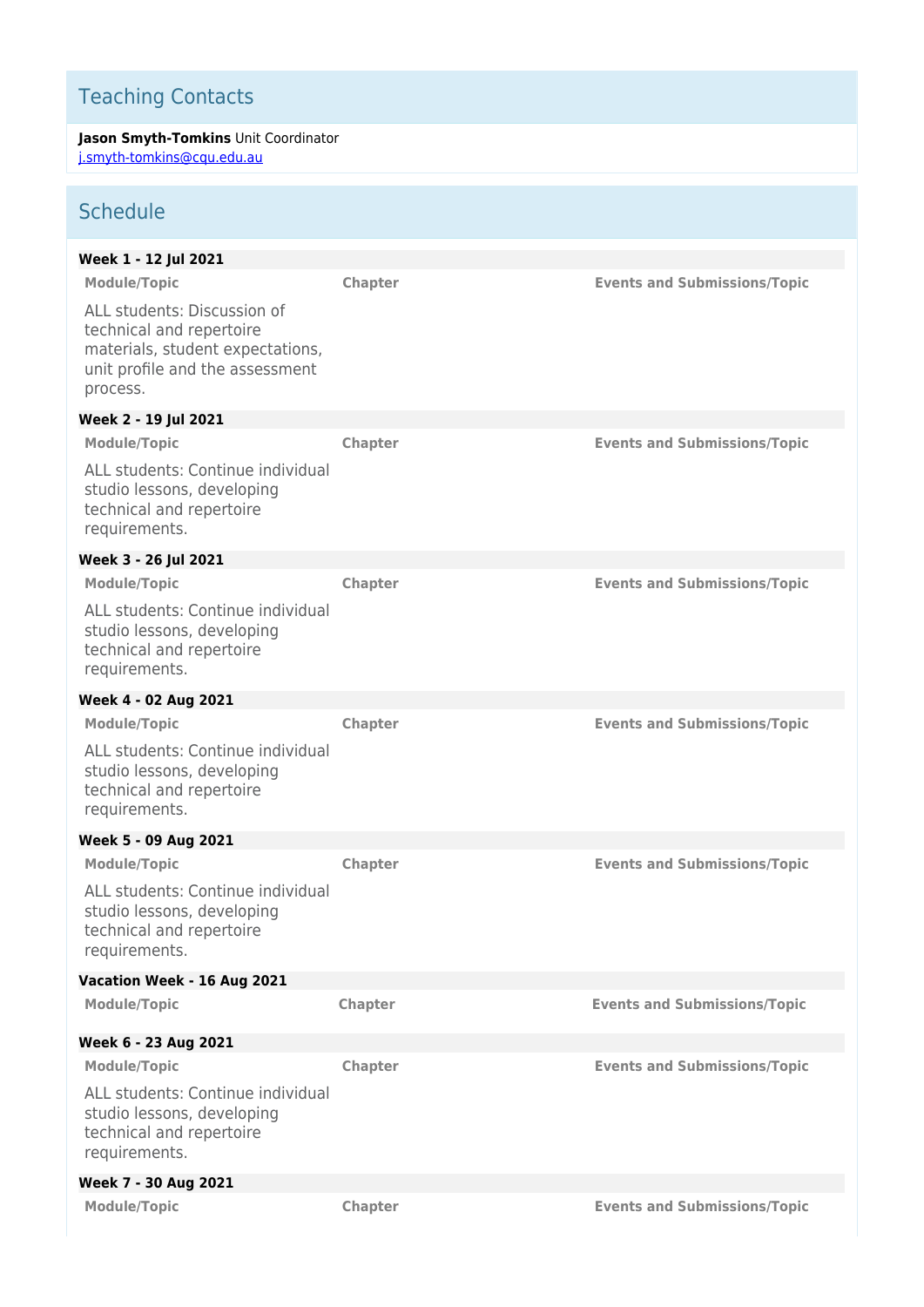ALL students: Continue individual studio lessons, developing technical and repertoire requirements.

| Week 8 - 06 Sep 2021                                                                                         |                |                                                                                                          |
|--------------------------------------------------------------------------------------------------------------|----------------|----------------------------------------------------------------------------------------------------------|
| <b>Module/Topic</b>                                                                                          | <b>Chapter</b> | <b>Events and Submissions/Topic</b>                                                                      |
| ALL students: Continue individual<br>studio lessons, developing<br>technical and repertoire<br>requirements. |                |                                                                                                          |
| Week 9 - 13 Sep 2021                                                                                         |                |                                                                                                          |
| <b>Module/Topic</b>                                                                                          | <b>Chapter</b> | <b>Events and Submissions/Topic</b>                                                                      |
| ALL students: Continue individual<br>studio lessons, developing<br>technical and repertoire<br>requirements. |                |                                                                                                          |
| Week 10 - 20 Sep 2021                                                                                        |                |                                                                                                          |
| <b>Module/Topic</b>                                                                                          | <b>Chapter</b> | <b>Events and Submissions/Topic</b>                                                                      |
| ALL students: Continue individual<br>studio lessons, developing<br>technical and repertoire<br>requirements. |                | <b>Assessment Item 1: Technical Test</b><br>Due: Week 10 Monday (20 Sept 2021)<br>11:45 pm AEST          |
| Week 11 - 27 Sep 2021                                                                                        |                |                                                                                                          |
| <b>Module/Topic</b>                                                                                          | Chapter        | <b>Events and Submissions/Topic</b>                                                                      |
| ALL students: Continue individual<br>studio lessons, developing<br>repertoire requirements.                  |                |                                                                                                          |
| Week 12 - 04 Oct 2021                                                                                        |                |                                                                                                          |
| <b>Module/Topic</b>                                                                                          | Chapter        | <b>Events and Submissions/Topic</b>                                                                      |
| ALL students: Continue individual<br>studio lessons, developing<br>repertoire requirements.                  |                |                                                                                                          |
| Review/Exam Week - 11 Oct 2021                                                                               |                |                                                                                                          |
| <b>Module/Topic</b>                                                                                          | Chapter        | <b>Events and Submissions/Topic</b>                                                                      |
|                                                                                                              |                | <b>Assessment Item 2: Repertoire</b><br>Test Due: Review/Exam Week Friday<br>(15 Oct 2021) 11:45 pm AEST |
| <b>Exam Week - 18 Oct 2021</b>                                                                               |                |                                                                                                          |
| <b>Module/Topic</b>                                                                                          | Chapter        | <b>Events and Submissions/Topic</b>                                                                      |

# Term Specific Information

**Principal Music Studios** students studying via distance require some very specific equipment to facilitate the individual online lessons that are a requirement of this unit. This equipment will be invaluable to your experience in this unit and will suffice for all 6 units of Principal Music Studios. As there are very limited textbook requirements in the Bachelor of Music, consider this equipment essential to your study in this course. Specific details of the required equipment can be found on the unit Moodle site.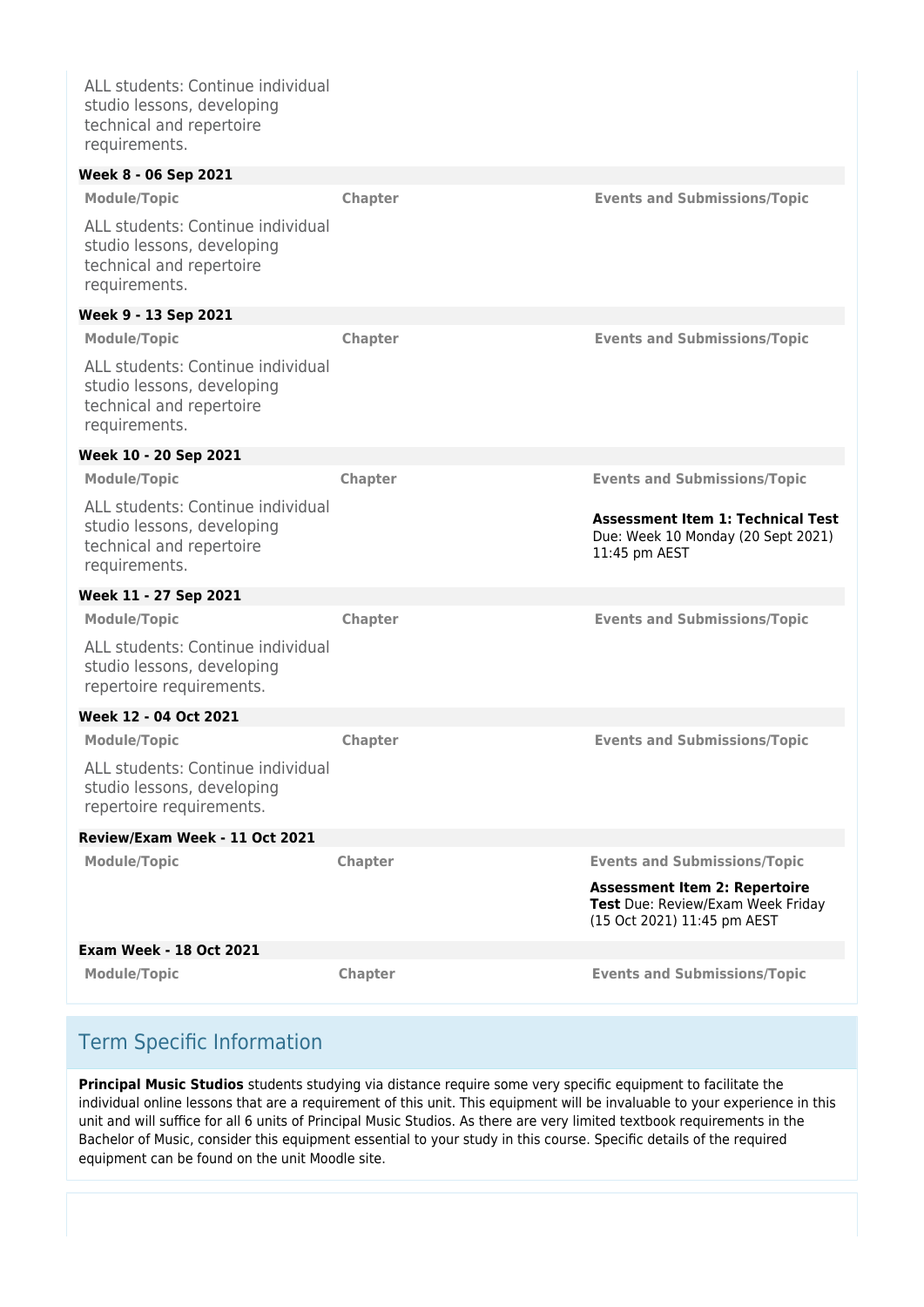# 1 Assessment Item 1: Technical Test

#### **Assessment Type**

Practical Assessment

#### **Task Description**

This assessment item facilitates the development of individual musicianship and technical skills through the preparation and presentation of technical materials, delivered as an in-class test. The purpose of this technical test is to demonstrate the rudiments of music relating to your primary instrument and relevant to your genre of study, which may include a combination of:

- $\bullet$  Keys
- Scales / modes
- Arpeggios / chords
- Etudes / studies
- Comping exercises
- Sight reading
- Rudiments

This test will consist of technical materials developed for each study area (Jazz and Popular or Performance) by the individual instrument tutors, in consultation with the Unit Coordinator at the commencement of the term. The specific details of the required technical materials will be available communicated individually to each student.

#### **Assessment Due Date**

Week 10 Monday (20 Sept 2021) 11:45 pm AEST It is expected that technical tests take place on the same day/time as your weekly scheduled lesson.

#### **Return Date to Students**

Week 12

#### **Weighting**

40%

#### **Assessment Criteria**

Students will be assessed on a combination of criteria relating to the development of musical and technical skills as applied to their instrument and genre of study. The criteria for individual instruments may include the assessment of:

- Technical accuracy
- Fluency
- Intonation
- Rhythm
- Articulation
- Tonal quality
- Memorisation
- Breathing
- Tempo
- Dynamics.

#### **Referencing Style**

[American Psychological Association 7th Edition \(APA 7th edition\)](https://delivery-cqucontenthub.stylelabs.cloud/api/public/content/apa-referencing-style.pdf?v=51e1aea7)

**Submission** Offline Online

#### **Submission Instructions**

See Moodle for specific details.

#### **Learning Outcomes Assessed**

Perform the intermediate technical work covered in this unit to a high level

#### **Graduate Attributes**

• Communication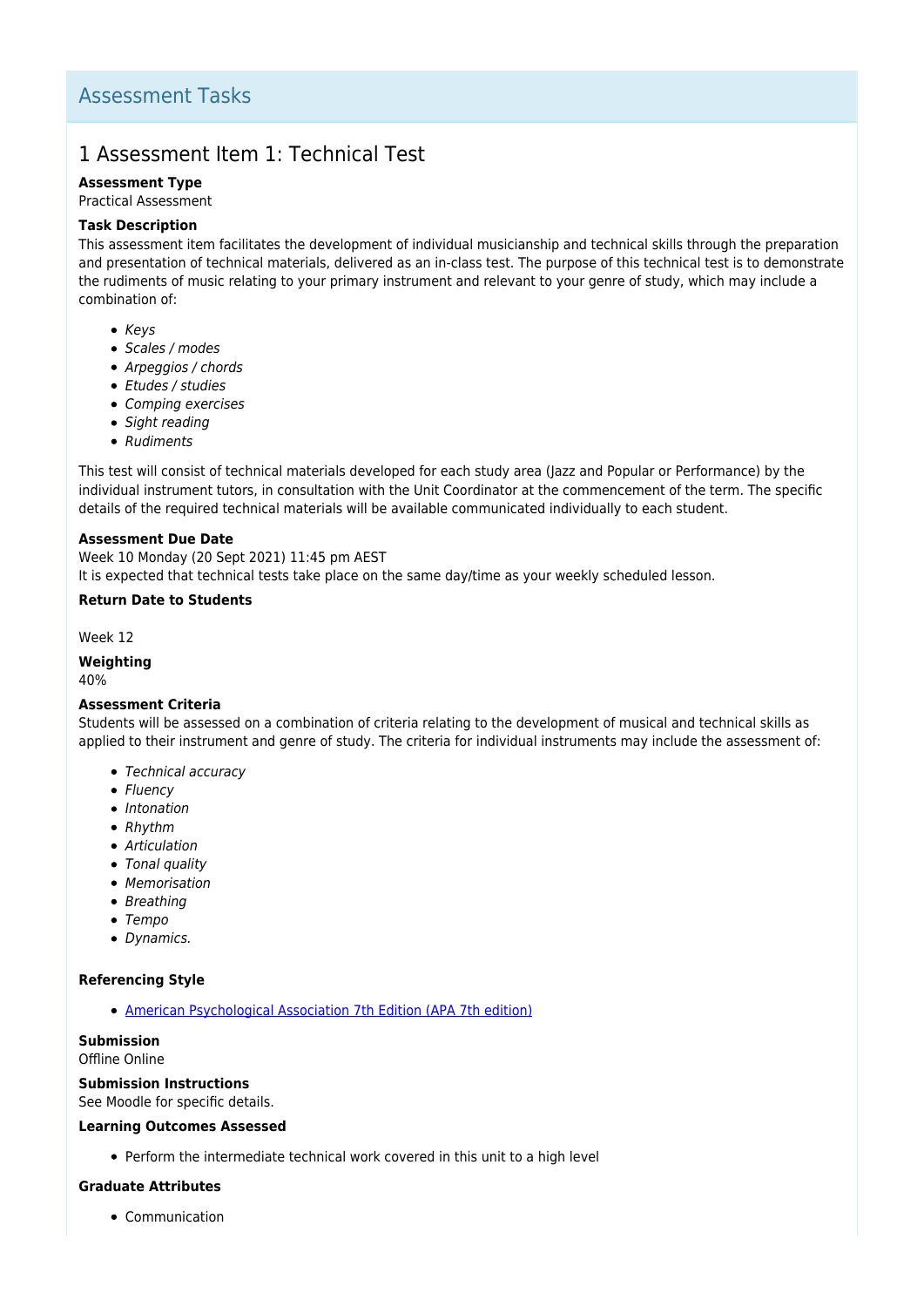- Problem Solving
- Information Technology Competence

# 2 Assessment Item 2: Repertoire Test

**Assessment Type**

### Practical Assessment

### **Task Description**

This assessment item facilitates the development of individual musicianship, repertoire and performance skills through the preparation and presentation of a repertoire test. The purpose of this repertoire test is to demonstrate artistic and musical interpretations of repertoire relating to your primary instrument and relevant to your genre of study. Bachelor of Music (Jazz and Popular major)

Students are required to perform a repertoire test from a defined list of jazz standards, relative to each instrument. Requirements of this task include that students must:

- Perform the tunes / transcriptions from memory without the use of printed music of any kind.
- Horns, vocalists, guitarists, bassists and pianists must improvise.
- Demonstrate the use of the harmonic / rhythmic language presented in lessons and apply this to the repertoire.
- Drummers must perform a range of grooves and studies.

Repertoire tests for on campus students are delivered face-to-face during the standard examination weeks. Bachelor of Music (Performance major/minor)

Students are required to perform a repertoire test from a defined list of pieces, relative to each instrument and genre (Classical or Contemporary). The exact specifications of this list are determined by each individual tutor and student, in consultation with the Unit Coordinator, with approved repertoire lists communicated individually to each student. Requirements of this task include that students must:

- The repertoire test consists of a recital of not more than 5 pieces, not longer than 30mins. Note: A movement is considered one piece.
- The program should demonstrate a variety of styles and tempo.
- The program is to be chosen in consultation with your teacher to ensure an appropriate level of difficulty is attempted.
- The approved repertoire list cannot be modified without the consultation of the tutor and Unit Coordinator. Note: Any deviation from the approved repertoire list will result in a fail for any unauthorised piece/s.

#### Submission Options (online students only)

Students studying online have a choice of the following submission methods for the repertoire test. Option A

- A scheduled online repertoire test with lecturer present, delivered on the video-conferencing platform used for lessons, adhering to the following conditions:
	- Students requiring a scheduled repertoire test on a video conferencing platform must notify the Unit Coordinator (j.smyth-tomkins@cqu.edu.au) in writing by Friday of Week 5.

#### or

Option B

- A video recording of your repertoire test, completed at a time of your choosing, adhering to the following conditions:
	- The video recording of your repertoire test must contain ALL of the required repertoire in one unedited take
	- The audio on your recording must contain a dry channel sound, containing no editing or enhancements (reverb, compression etc.)
	- If using an accompanist, ensure the sound of both your instrument/voice and accompanist are audible
	- If using backing tracks, ensure the sound of both your instrument/voice and the track are audible.

#### **Assessment Due Date**

Review/Exam Week Friday (15 Oct 2021) 11:45 pm AEST

#### **Return Date to Students**

End of term

#### **Weighting**

40%

#### **Assessment Criteria**

Students will be assessed on a combination of criteria relating to the development of musical and technical skills as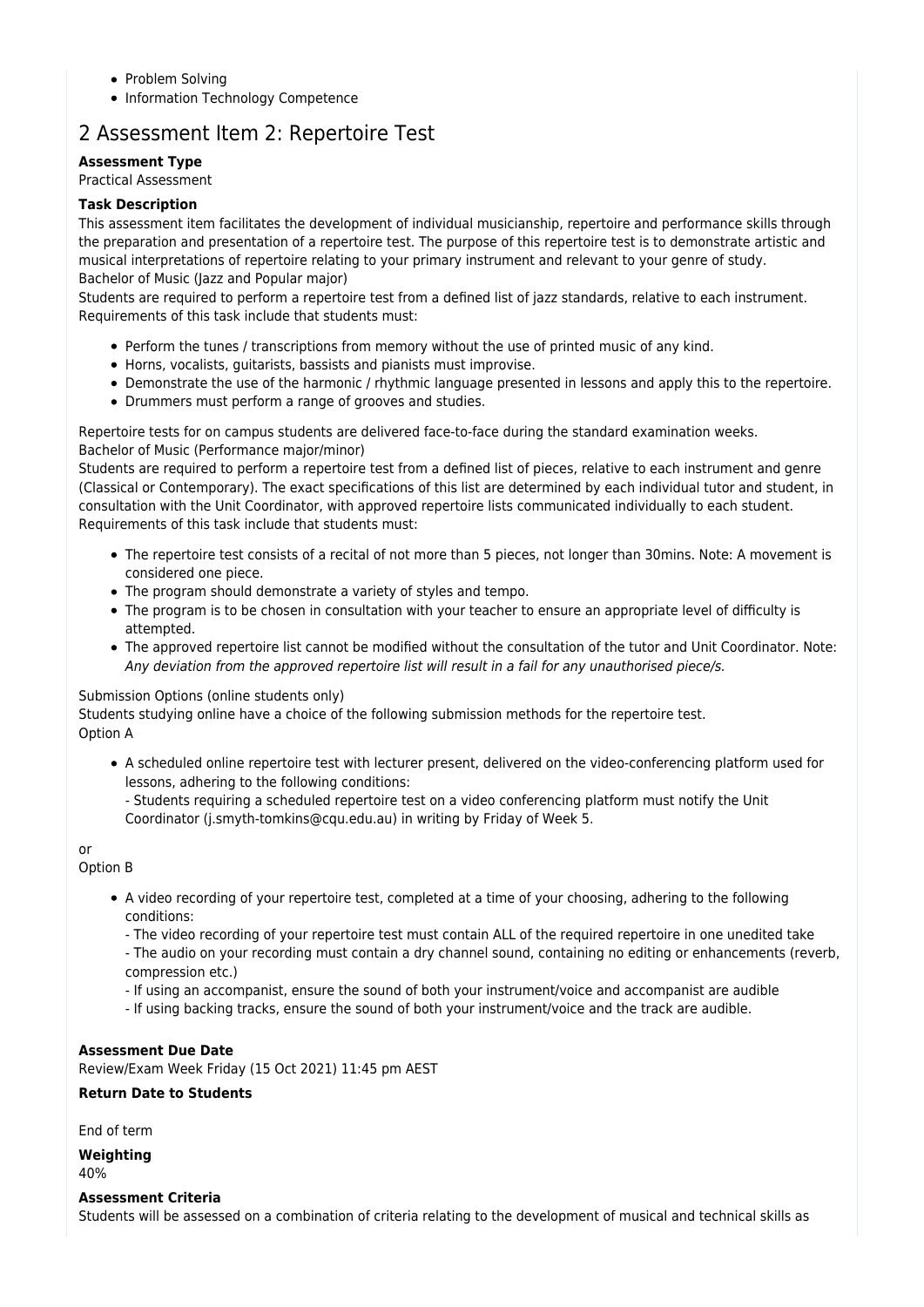applied to their instrument and genre of study. The criteria for individual instruments may include the assessment of:

- Technical accuracy
- Fluency
- Intonation
- Rhythm
- Articulation
- Tonal quality
- Memorisation
- Breathing
- Tempo
- Dynamics.

#### **Referencing Style**

[American Psychological Association 7th Edition \(APA 7th edition\)](https://delivery-cqucontenthub.stylelabs.cloud/api/public/content/apa-referencing-style.pdf?v=51e1aea7)

#### **Submission** Offline Online

### **Submission Instructions**

See Moodle for specific details.

#### **Learning Outcomes Assessed**

- Execute the intermediate level repertoire and skills studied in this unit to a high level of musicianship
- Demonstrate a comprehensive understanding of the stylistic and interpretive requirements of the intermediate repertoire studied in this unit.

#### **Graduate Attributes**

- Communication
- Problem Solving
- Critical Thinking
- Information Technology Competence

### 3 Assessment Item 3: Tutor Assessment

#### **Assessment Type**

Written Assessment

#### **Task Description**

In this assessment item, your tutor will reflect on your progress, relating to a number of expected professional and developmental attributes throughout the term of study.

#### **Assessment Due Date**

This assessment item is graded and submitted by your individual tutor. As such, no specific due date is required.

#### **Return Date to Students**

End of term.

**Weighting**

20%

#### **Assessment Criteria**

- Student attendance and punctuality (20%)
- Evidence of lesson preparation and practice (30%)
- Ability to take direction and apply concepts (10%)
- Degree of focus and concentration (10%)
- Evidence of continual improvement (30%)

#### **Referencing Style**

[American Psychological Association 7th Edition \(APA 7th edition\)](https://delivery-cqucontenthub.stylelabs.cloud/api/public/content/apa-referencing-style.pdf?v=51e1aea7)

**Submission** Online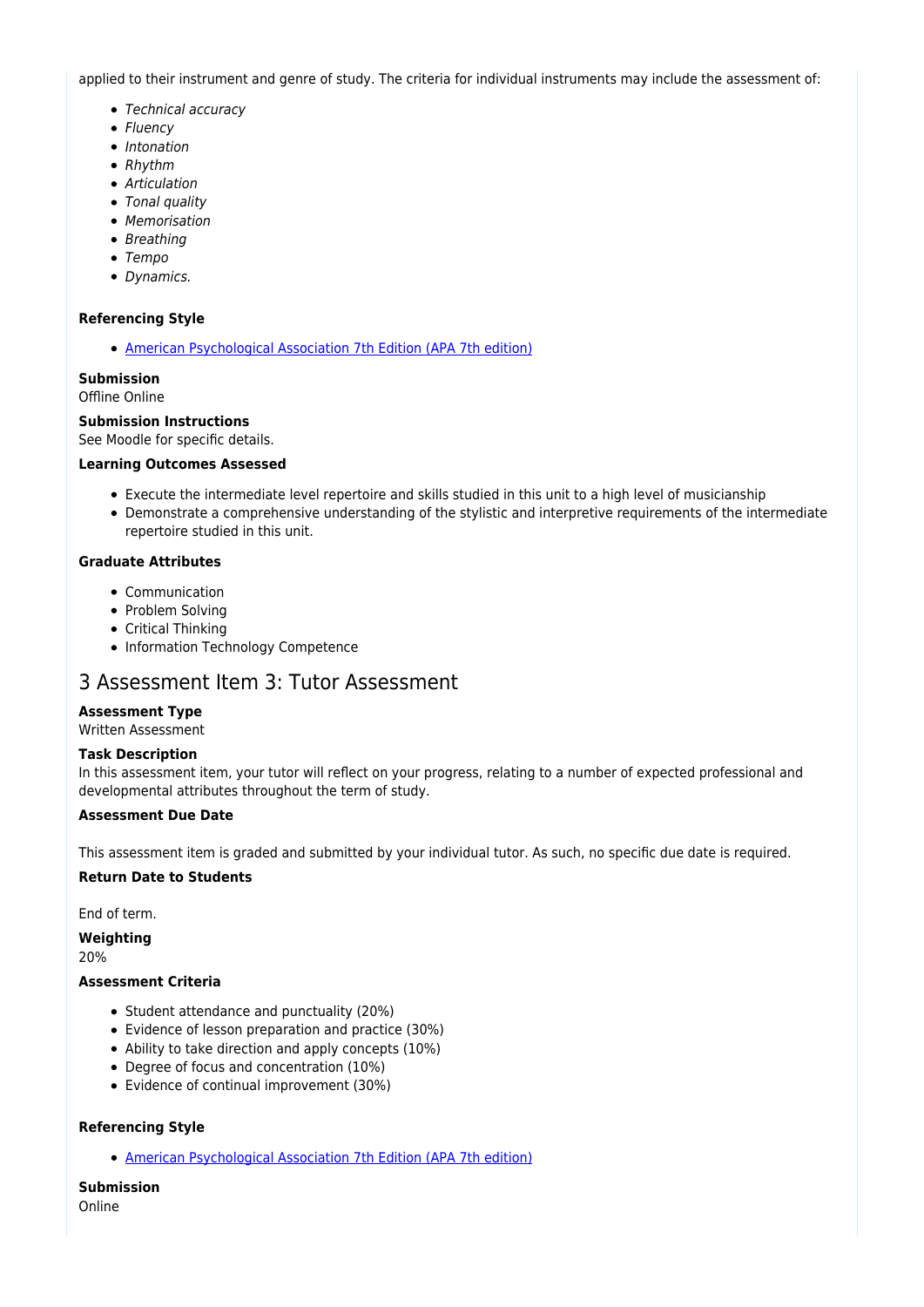#### **Submission Instructions**

You are not required to submit anything for this assessment task. As a tutor assessment, this will be your teacher's reflection on your commitment to study in this unit.

#### **Learning Outcomes Assessed**

Demonstrate a comprehensive understanding of the stylistic and interpretive requirements of the intermediate repertoire studied in this unit.

#### **Graduate Attributes**

- Communication
- Problem Solving
- Critical Thinking
- Information Technology Competence

### Academic Integrity Statement

As a CQUniversity student you are expected to act honestly in all aspects of your academic work.

Any assessable work undertaken or submitted for review or assessment must be your own work. Assessable work is any type of work you do to meet the assessment requirements in the unit, including draft work submitted for review and feedback and final work to be assessed.

When you use the ideas, words or data of others in your assessment, you must thoroughly and clearly acknowledge the source of this information by using the correct referencing style for your unit. Using others' work without proper acknowledgement may be considered a form of intellectual dishonesty.

Participating honestly, respectfully, responsibly, and fairly in your university study ensures the CQUniversity qualification you earn will be valued as a true indication of your individual academic achievement and will continue to receive the respect and recognition it deserves.

As a student, you are responsible for reading and following CQUniversity's policies, including the **[Student Academic](https://www.cqu.edu.au/policy/sharepoint-document-download?file_uri={BE8380F3-F86D-4C55-AC0D-84A81EAFD6A2}/Student%20Academic%20Integrity%20Policy%20and%20Procedure%20(formerly%20known%20as%20the%20Academic%20Misconduct%20Procedure).pdf) [Integrity Policy and Procedure](https://www.cqu.edu.au/policy/sharepoint-document-download?file_uri={BE8380F3-F86D-4C55-AC0D-84A81EAFD6A2}/Student%20Academic%20Integrity%20Policy%20and%20Procedure%20(formerly%20known%20as%20the%20Academic%20Misconduct%20Procedure).pdf)**. This policy sets out CQUniversity's expectations of you to act with integrity, examples of academic integrity breaches to avoid, the processes used to address alleged breaches of academic integrity, and potential penalties.

#### **What is a breach of academic integrity?**

A breach of academic integrity includes but is not limited to plagiarism, self-plagiarism, collusion, cheating, contract cheating, and academic misconduct. The Student Academic Integrity Policy and Procedure defines what these terms mean and gives examples.

#### **Why is academic integrity important?**

A breach of academic integrity may result in one or more penalties, including suspension or even expulsion from the University. It can also have negative implications for student visas and future enrolment at CQUniversity or elsewhere. Students who engage in contract cheating also risk being blackmailed by contract cheating services.

#### **Where can I get assistance?**

For academic advice and guidance, the [Academic Learning Centre \(ALC\)](https://www.cqu.edu.au/student-life/academic-learning-centre) can support you in becoming confident in completing assessments with integrity and of high standard.

#### **What can you do to act with integrity?**